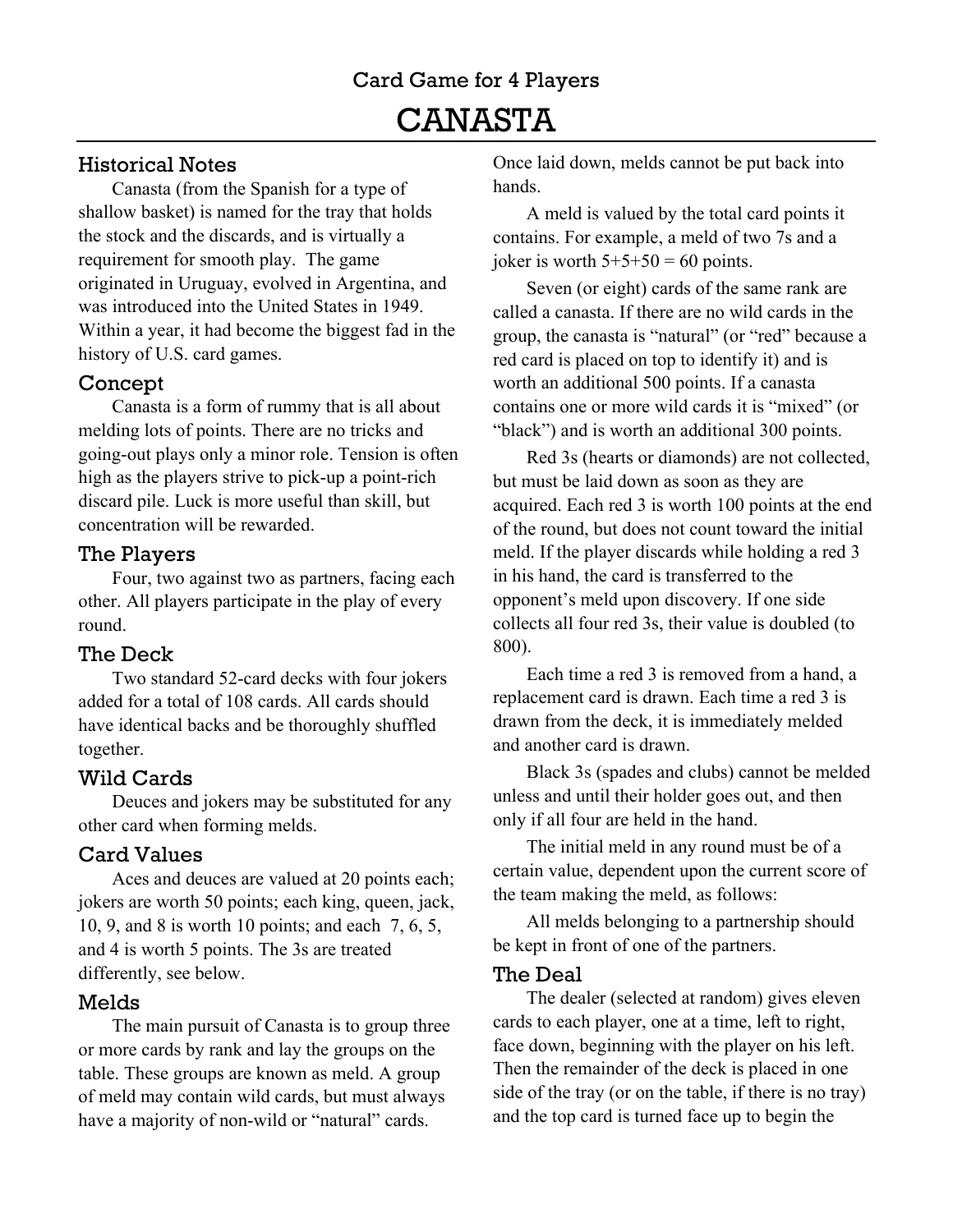discard pile on the other side of the tray. If this top card is wild (a deuce or joker) it is turned sideways to the deck so that future discards will not cover the card's index.

| <b>Current Score</b> | Meld Required |
|----------------------|---------------|
| Minus                | 15            |
| $0 - 1495$           | 50            |
| $1500 - 2995$        | 90            |
| $3000 +$             | 120           |

#### The Play

Beginning with the player on the dealer's left, each player, in turn, must:

- 1. Draw one card from the stock or take the entire discard pile.
- 2. Make whatever melds he can and cares to. Remembering to lay down any red 3s and replace them with another drawn card.
- 3. Discard one card.

Picking up the discard pile requires that a player have a pair of cards that match the rank of the top card and that the player's team has made its initial meld or makes its initial meld at the time the pile is taken. The top card of the discard pile (and no other) may be counted as part of the initial meld. For example, if a team has not yet made its initial meld of 90, and the top card of the discard pile is a jack, the player may place three jacks and a joker on the table (value=80), add the jack from the discard pile for a total meld of 90, and then put the remainder of the discard pile in his hand.

If the top discard is a  $3$  — either red or black — the pile cannot be picked up. If the top card is wild (a deuce or joker) the pile cannot be picked up and it is "frozen." Wild cards are always discarded at a right angle to the rest of the pile so that other cards placed on top will not hide the fact that the pile is frozen.

A frozen pile requires that the taker have a natural pair of the top card to take the pile. If the pile is not frozen, it may be taken by having one

wild card and one natural card of the same rank as the top card. An unfrozen pile may also be taken if the top card is of the same rank as any group already melded by the player's team.

Whenever the discard pile is picked up, the top card must be melded along with any pair used from the player's hand. Other cards in the pile may be melded or not at the player's discretion.

For example, if your opponent places a queen atop an unfrozen discard pile, you may pick up that pile if (a) you have two queens or a queen and a wild card in your hand, or (b) your current meld includes a group of queens. On the other hand, if the discard pile was frozen, you would need two natural queens in your hand.

Once a rank has been melded, a player may add one or more cards of the same rank during his turn. Likewise, wild cards may be added as long as they remain in the minority in the pile.

#### The End of the Round

The round ends when there is no card remaining that can be drawn or when a player "goes out." To go out, a player melds all of the cards in his hand, with or without a final discard. A player cannot go out unless his team has melded at least one natural canasta, or he melds a natural canasta entirely from his hand at the time he goes out. Also, his team must have made its initial meld or he must make such a meld when he goes out. (Note that the bonus points for canastas do not count toward the initial meld.)

Before going out, a player may, and should, ask his partner: "May I go out?" The first time this question is asked, the answer is typically: "No." This tells the partner to make all possible melds on his next play (because all cards remaining in a player's hand at the end of the round count against that team). Nevertheless, a player may choose to ignore a negative response and go out anyway.

#### Scoring

At the end of the round, each side scores its basic count as follows: 100 for going out, 100 for each red 3 (or 800 for all four red 3s), 500 for each natural canasta, and 300 for each mixed canasta.